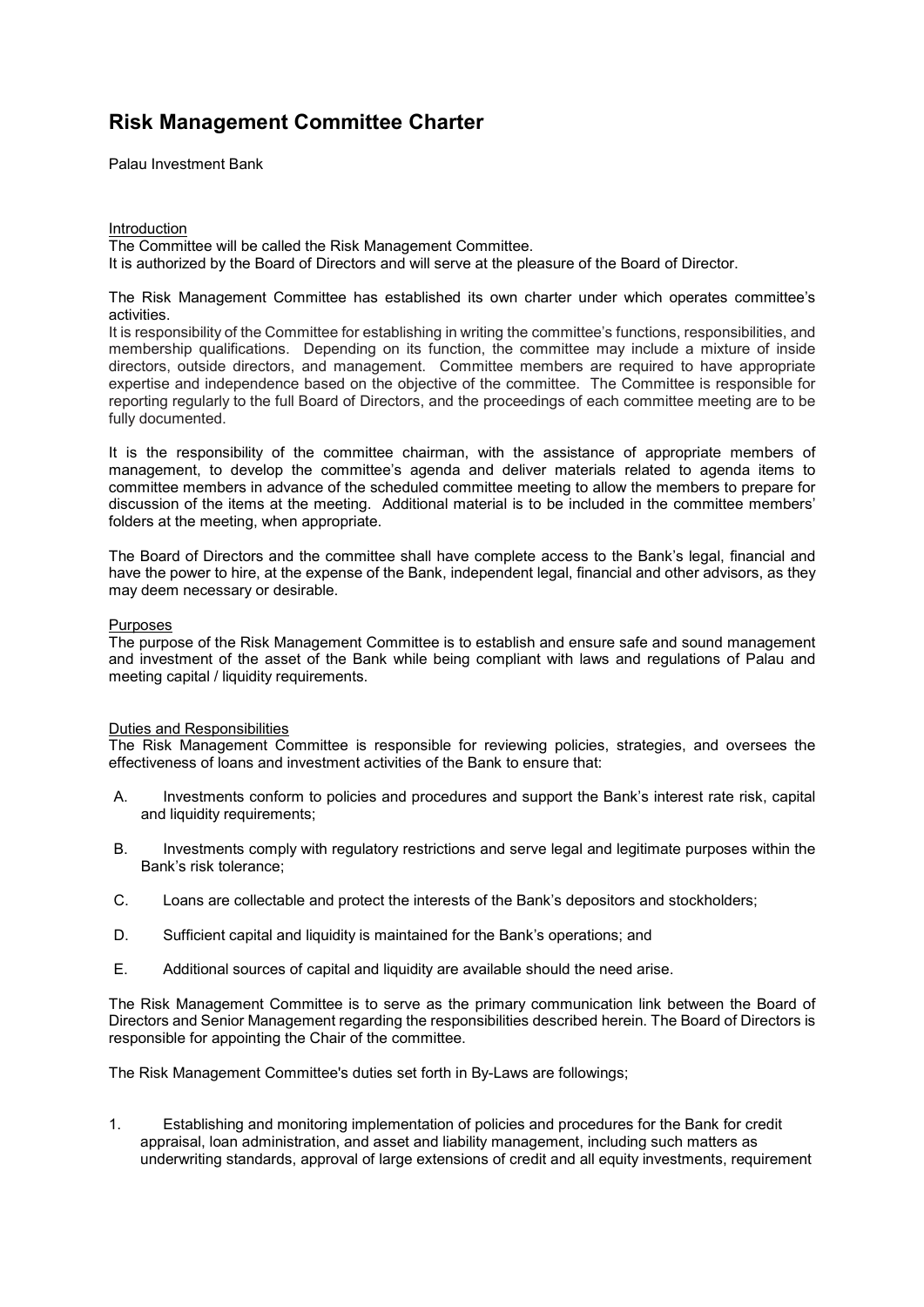Palau Investment Bank

for collateral for credit, classification of and provisioning for value-impaired assets, pursuit of borrowers and issuers in default, and managing interest rate, market, and country risks;

- 2. Monitoring compliance with the laws and regulations applicable to credit and other risks and to report to the Board thereon; and
- 3. Delivering opinions on any matters submitted to it by the Board or that it wishes to address.

In additions to basic primary duties set forth in By-Laws, it is the responsibility of the Risk Management Committee to review and monitor risks, policies and activities by, at minimum:

- A. Oversight of risk management activities of the Bank, including reviewing and approving a sound risk management system commensurate with the Bank's size, complexity, and risk profile;
- B. Helping to define the Bank's risk appetite;
- C. Working with the board to ensure that the Bank's strategic, liquidity, and capital plans are consistent with the Bank's risk appetite statement and that material risks are addressed in the Bank's strategic plan;
- D. Reviewing and approving risk limits;
- E. Ensuring the Bank has appropriate policies, procedures and processes for risk governance, risk management practices, and the risk control infrastructure;
- F. Working with management to establish processes for identifying and reporting risks;
- G. Regularly discussing the Bank's material risks in aggregate and by risk type;
- H. Regularly discussing the effect of the risks to capital, earnings, and liquidity under normal and stressed conditions;
- I. Ensuring the independence of the risk management functions;
- J. Overseeing and directing the work of the Risk Management Officer or equivalents; and
- K. Ensuring effective and timely escalation of material issues to the board and holding management accountable for timely and appropriate corrective action.

The Risk Management Committee is permitted to obtain the assistance of legal counsel, industry experts, and consultants as deemed necessary, and review and reassess the adequacy of these guidelines (including the performance of the committee) on at least an annual basis and recommend any proposed changes to the Board of Directors for approval.

### Membership

There shall be a Risk Management Committee consisting of at least three (3) persons appointed by the Board of Directors. Members may be removed and replaced by the Board of Directors at any time and shall serve until their successors are duly elected and qualified.

Meeting Minutes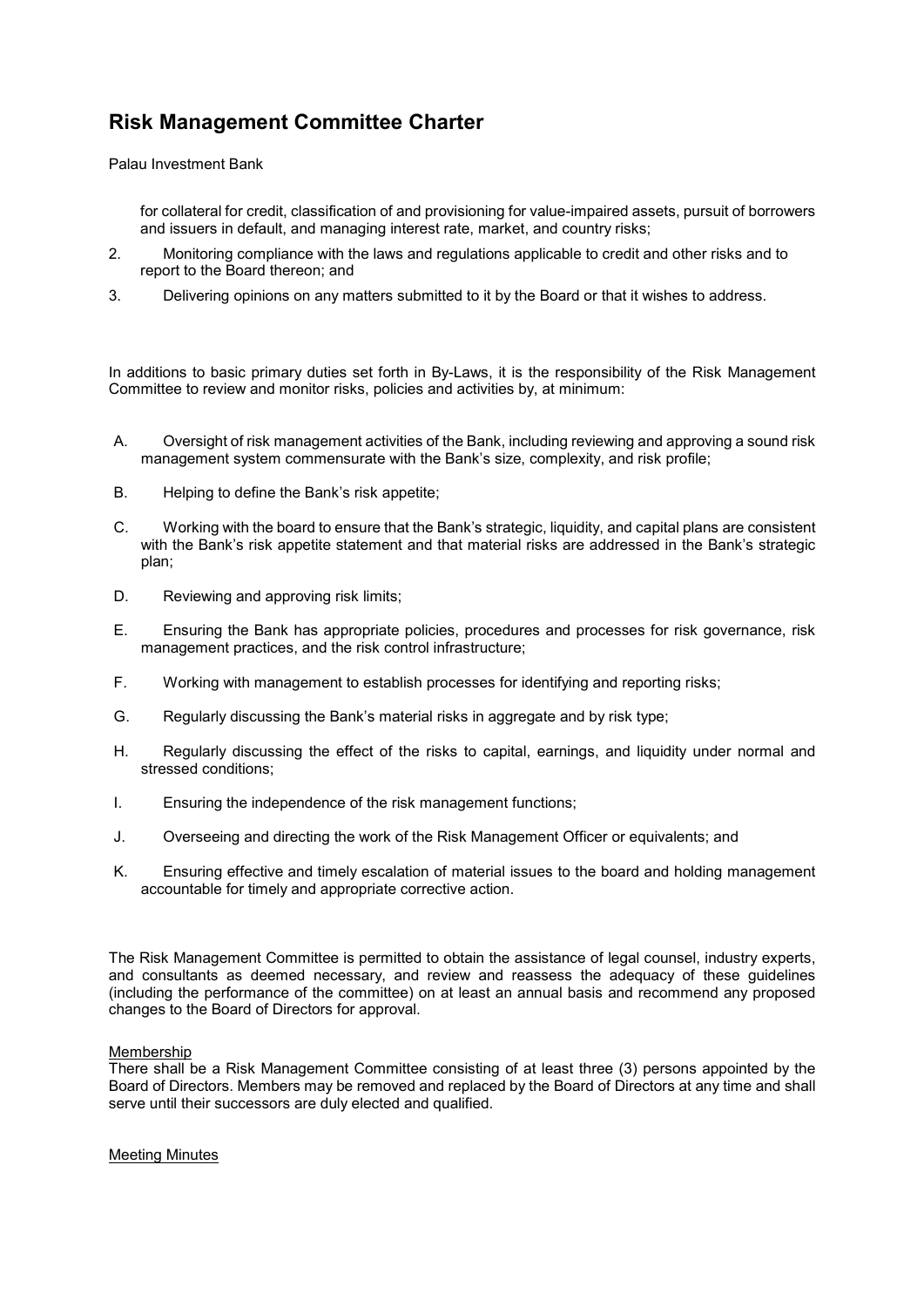Palau Investment Bank

Minutes of each meeting shall be duly kept in the Bank's records. Copies shall be mailed to the board and committee membership within two weeks after a meeting.

At the request of the Board of Directors or as the Chair determines necessary, reports of meetings of the Risk Management Committee are to be made to the Board of Directors at its next regularly scheduled meeting accompanied by any recommendations.

It is the policy of the Bank and the responsibility of the Board of Directors and Senior Management to ensure that accurate and concise meeting minutes are properly documented for all meetings of, and actions taken by, the Board of Directors and committees thereof. In general, minutes of Board of Directors and board committee meetings are an essential part of the Bank's records capturing the deliberations and actions of the Board of Directors. Meeting minutes must be complete and accurate, and document the review and discussion of material action items on the agenda, any actions taken, follow-up items to be addressed at subsequent meetings, and any other issues that may arise (including approval of previous meeting minutes and approved policies by the Board of Directors).

Minutes are to record the attendance of each director, other attendees, and directors' votes or abstentions. The record of meetings by the Board of Directors and activities should include all materials distributed to the Board of Directors for informational, oversight, or monitoring purposes. Each director should have the opportunity to review and, if appropriate, modify the minutes before the Board of Directors ratifies them. Minutes are to be timely and presented for approval at the next meeting of the Board of Directors. In addition, the Board of Directors is to ensure that it receives regular reports or minutes from the various committee meetings.

The Board of Directors is to address the level of detail required for minutes and records of meetings of the Board of Directors. Minutes may be subject to discovery during stockholder derivative litigation. Minutes are to include sufficient information to reflect that directors were fully informed about the relevant facts, carefully deliberated the issues, provided credible challenge when necessary, and made decisions based on the best interests of the Bank and its shareholders.

At minimum, these minutes are to reflect the following standards:

### 1. Adequacy of Management's Reports to the Board of Directors

 It is the responsibility of Senior Management to ensure that reports submitted to the Board of Directors are thorough and accurate and cover all aspects of the Bank's operations. Senior Management is to provide such reports to the members of the Board of Directors before regular board or committee meetings to allow adequate time for review before the meetings. In general, these reports are to:

- A. Document any significant changes to capital, financial performance results, compliance performance, and major business activities, including information technology risks;
- B. Address technology risks for information security, technology audit work, business continuity planning, and technology vendor oversight activities; and

### 2. Oversight of Management

Minutes are to reflect the Board of Director's discussion and approval of any major strategic or operating decisions and the adoption of major operating policies, procedures and processes. It is the responsibility of Senior Management to obtain board approval before implementing new policies or engaging in new activities.

### 3. Attendance and Participation

The minutes are to document regular attendance by board members, which should be at least 75% or more of all regularly scheduled board meetings as the benchmark for regular attendance. In addition, minutes are to identify board members who ask questions or make motions, indicating that they are active in the meetings.

4. Performance Evaluations